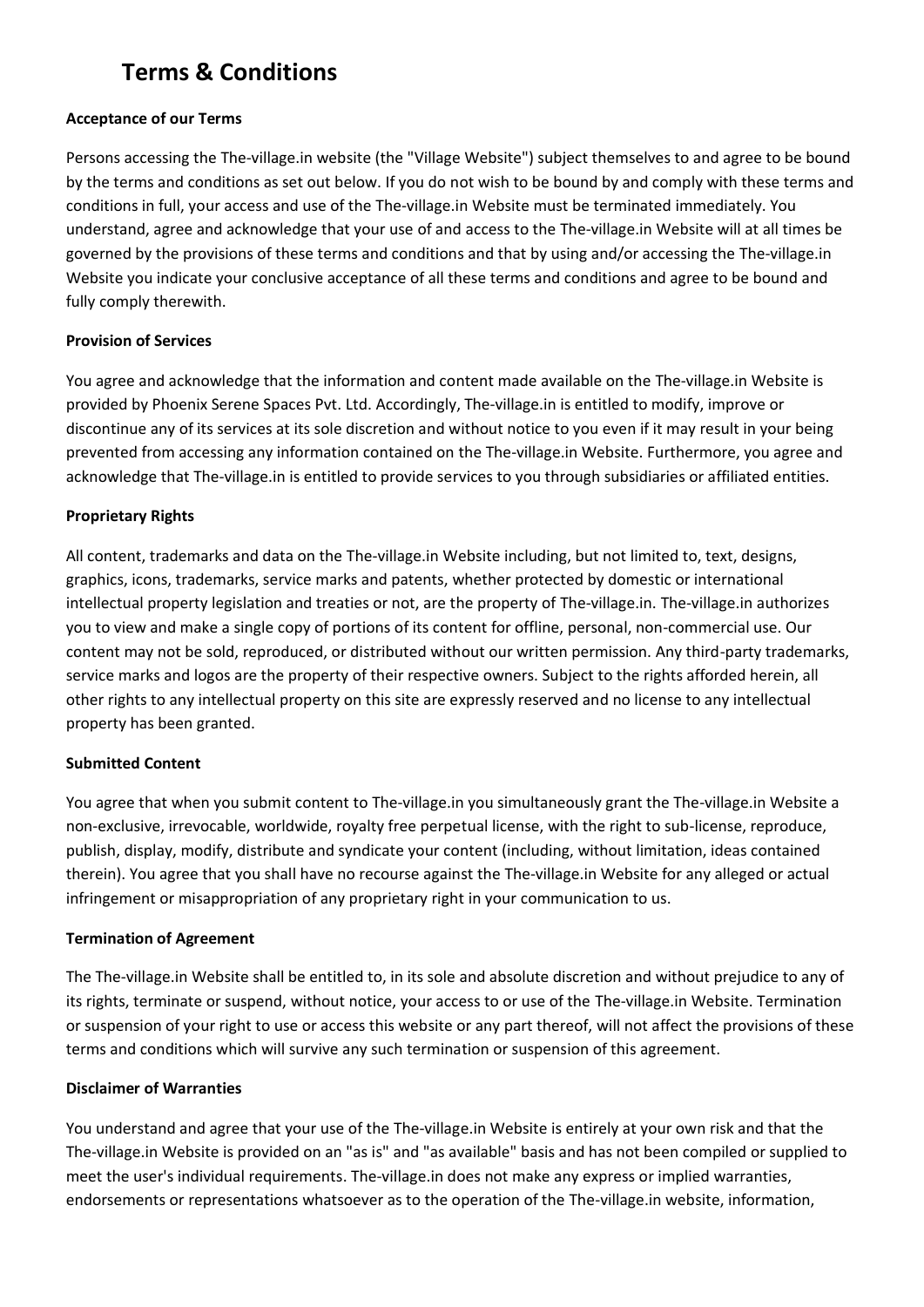content, materials, or products. This shall include, but not be limited to, implied warranties of merchantability and fitness for a particular purpose and non-infringement, and warranties that access to or use of the service will be uninterrupted or error-free or that defects in the service will be corrected.

# **Limitation of Liability**

You understand and agree that The-village.in and any of its subsidiaries or affiliates assumes no responsibility and shall in no event be liable for any direct, indirect, incidental, consequential, or exemplary damages. This shall include, but not be limited to damages for loss of profits, business interruption, business reputation or goodwill, loss of programs or information, viruses that may infect your computer equipment or other intangible loss arising out of your access to, use of or the inability to use the service, or information, or any permanent or temporary cessation of such service or access to information, or the deletion or corruption of any content or information, or the failure to store any content or information. The above limitation shall apply whether or not The-village.in has been advised of or should have been aware of the possibility of such damages. In jurisdictions where the exclusion or limitation of liability for consequential or incidental damages is not allowed the liability of Thevillage.in is limited to the greatest extent permitted by law. The-village.in accepts no responsibility or liability whatsoever arising from or in any way connected with the use of the The-village.in Website or its contents. Thevillage.in will not be liable for the accuracy, completeness, adequacy, timeliness or comprehensiveness of the information contained on the The-village.in Website.

### **External Content**

The The-village.in Website may include hyperlinks to third-party content, advertising or websites. Such third party information is independent from that provided by The-village.in. You acknowledge and agree that The-village.in is not responsible for the content or accuracy or the use of such other websites and does not endorse, and shall not be deemed to have endorsed or accepted, their contents, any advertising, products or resource available on such websites.

#### **Jurisdiction**

You expressly understand and agree to submit to the personal and exclusive jurisdiction of the courts of the country, state, province or territory determined solely by The-village.in to resolve any legal matter arising from these terms and conditions or related to your use of the The-village.in Website. In the event that any provision of the agreement is found to be invalid, unlawful or unenforceable then that provision will be separable from the remaining terms and conditions, which shall continue to be valid and enforceable.

#### **Entire Agreement**

You understand and agree that the above terms and conditions constitute the entire general agreement between you and The-village.in. No party shall be bound by any undertakings, representations, warranties, promises or the like not recorded herein. You may be subject to additional terms and conditions when you use, purchase or access other services, affiliate services or third-party content or material.

#### **Changes to the Terms**

The-village.in reserves the right to amend or modify these terms and conditions from time to time at our sole discretion and without any notice. Changes to our terms and conditions become effective on the date on which they are posted on the The-village.in Website and your continued use of the The-village.in Website after any changes to the terms and conditions will signify your agreement to be bound by them.

The management at Phoenix Serene Spaces Pvt. Ltd. (the-village.in) reserves all the rights to change the layout plans, root maps, locations, floor plans without any prior notice, and without reason under any sort of situations or circumstances out of control.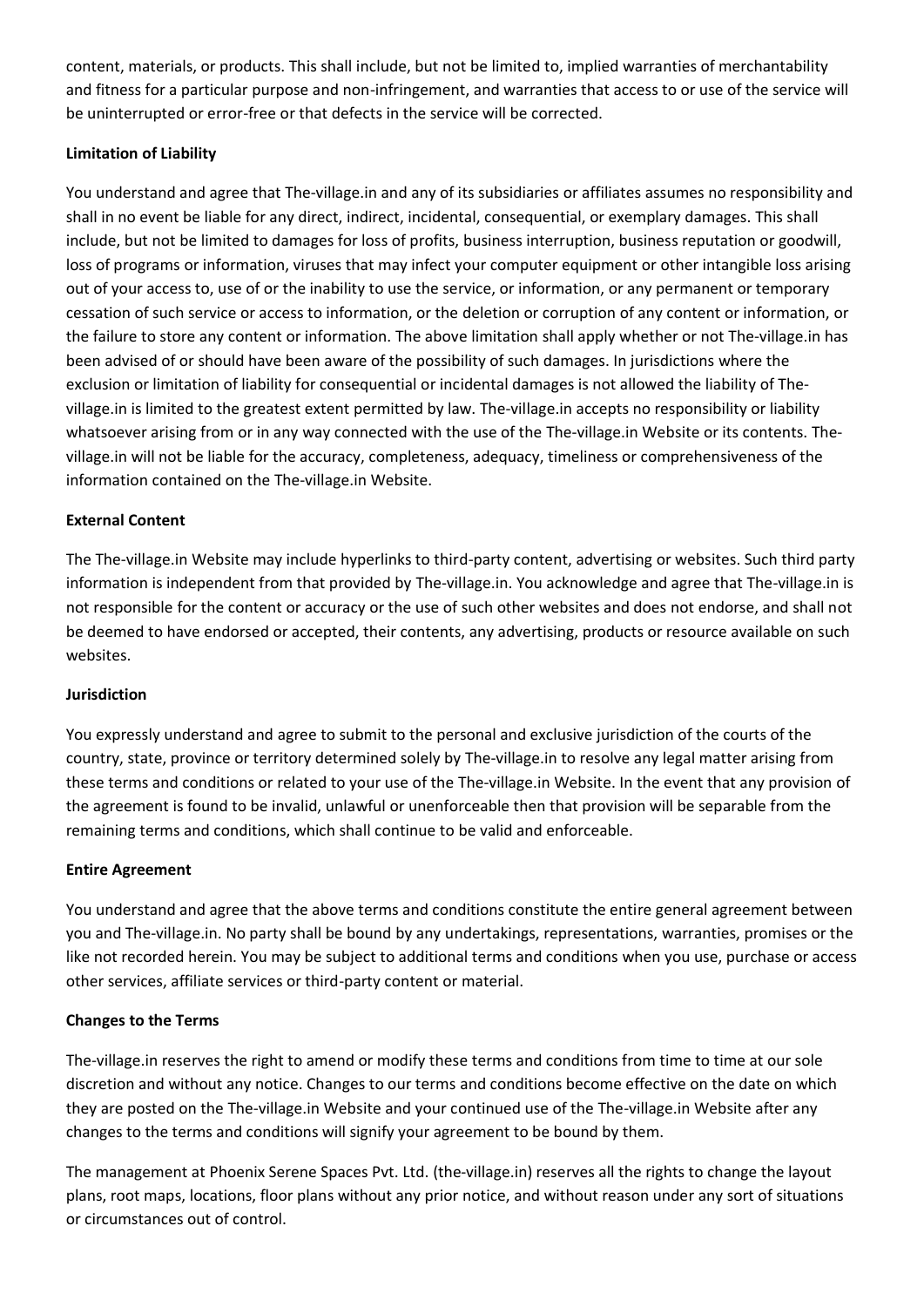You may periodically receive promotional emails about new products, special offers or other information which we think you may find interesting using the email address which you have provided.

# **Additional Charges**

a) Registration charges at prevailing Govt. rates as on registration date.

- e) Parking charges.
- f) VAT & any other statutory taxes & duties as applicable.

g) Club membership fee, charges for development of amenities charges are subject to availability of such facilities in that particular project and are extra.

Note: For further details in this regard please contact marketing staff at our office/s.

# **Correspondence**

All correspondence shall be conducted only with the applicant at the address given in the booking form unless any change is intimated to us.

All demands, notices, intimations posted at the given address shall be deemed to have been received by the allot tee and the company shall not be responsible for any default and its consequences thereof.

# **Documentation**

All the documentation will be made in favour of applicant/s only unless and until the applicant requests in writing to make documentation in favour.

# **Property Registration Requirements**

- 1) Address proof: PAN card / Passport /Driving license / ration card.
- 2) 2 passport size photos.
- 3) Cheque for unpaid amount of the cost.
- 4) Thumb Impression on prescribed format.
- 5) Affidavit after property registration to deliver the documents.

# Obligations & Privileges

A. Customers who avail Home Loan:

1) The loan formalities shall be completed in all respects to release the loan amount immediately as and when required.

2) The personal contribution (i.e. Total flat/Villa cost minus sanctioned loan amount) shall be paid within the agreed time from the date of booking.

3) Full cooperation shall be extended by the customer in releasing loan instalments as per the "Schedule of Payment".

4) Pre-EMI interest on home loan in this scheme is the responsibility of the customer and Phoenix Serene Spaces Pvt. Ltd. is not responsible for it at any point of time.